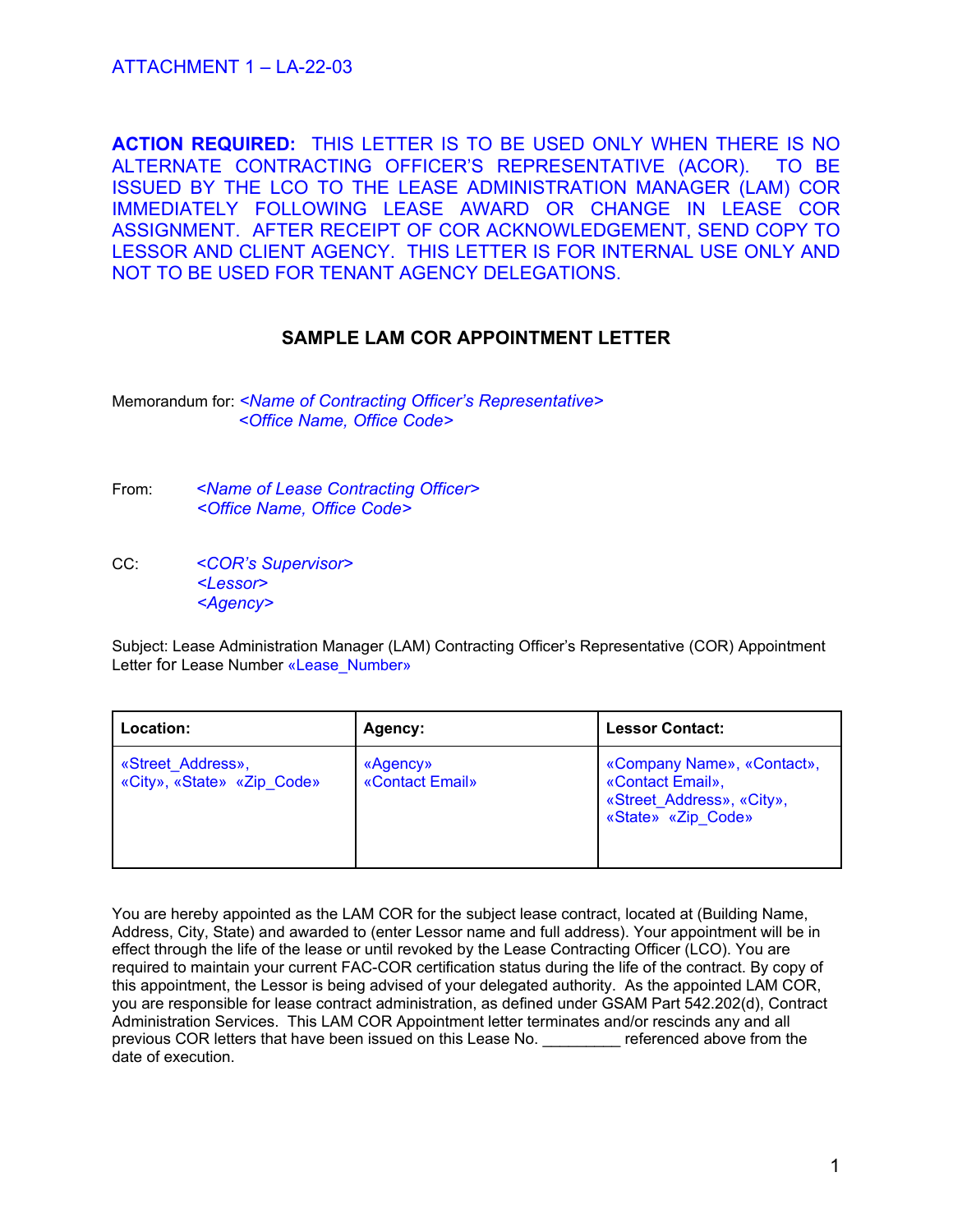## ATTACHMENT 1 – LA-22-03

If, at any time, you will be unavailable or unable to perform the contract oversight responsibilities outlined below, immediately notify your supervisor and the LCO so provisions can be made to appoint a new LAM COR on either a temporary or permanent basis, as appropriate. Your designation shall remain in effect until termination of the lease contract, rescinded by the LCO, or terminated under the FAC-COR guidance identified in GSAM 501-604.

CORs shall avoid the appearance of a conflict of interest to maintain public confidence in the U.S. Government's business conduct with the private sector. Therefore, maintain an impartial, arms-length relationship with the Lessor and his contractors. If potential for a conflict of interest with your appointment as a COR develops, advise your supervisor and the LCO of the conflict so appropriate actions may be taken. Be aware of the need to protect the Government's interests. Below are instructions to LAM CORs.

### **Preparation**

The LAM COR is the official Government representative for technical and administrative matters under this contract. To prepare for these duties, the LAM COR is required to thoroughly read and review the terms and conditions of the lease agreement, lease amendments, and supporting documentation and discuss any questions with the LCO.

- 1. The LCO remains the exclusive agent of the Government with authority to enter into, administer and modify lease contracts, and bind the government. As the LAM COR, you must keep the LCO fully informed of the Lessor's compliance with the terms and conditions of the lease and as disputes arise work collaboratively to develop solutions to immediately resolve compliance issues.
- 2. The responsibilities of the LAM COR include actions taken after contract award to obtain Lessor compliance with lease contract requirements. The LAM COR's actions include technical, financial, and administrative actions in support of the LCO, as outlined in the Appointment Letter. It may include additional task requests as needed by the lease contracting activity.
- 3. The LAM COR has no authority to enter into, modify the lease contract, or otherwise perform duties reserved for a warranted lease contracting official. As a LAM COR you shall not make or agree to any action that commits the Government in matters which would change the lease contract price, quantity, quality, delivery schedule or other terms or conditions of the lease contract nor in any way direct the lessor or its subcontractors to operate in conflict with the lease contract terms and conditions. As the LAM COR you **cannot** delegate the above responsibilities nor re-delegate your authority to any other person.
- 4. The LAM COR shall be granted administrative rights to G-REX which contains a complete copy of the lease contract file. As the LAM COR, you are to confirm that official correspondence, such as the notification of non-compliance letter and alteration documentation when not procured through a subsequent lease amendment, are uploaded into G-REX for retention in the lease contract file.
- 5. The LAM COR shall document all lease compliance related documents including correspondence, inspection forms, inspection and non-compliance letters, general correspondence, telephone conversations or other verbal communications, and all other required LAM COR documentation in the Lease Management Tool (LMT) or any follow-on lease management system of record; the LAM COR shall maintain other records of the Lessor's performance, such as inspection and progress reports, site visits, and service reports and submittals necessary for lease compliance.
- 6. The LCO will provide the Lessor with a copy of this letter that authorizes you to perform the duties as outlined in this letter.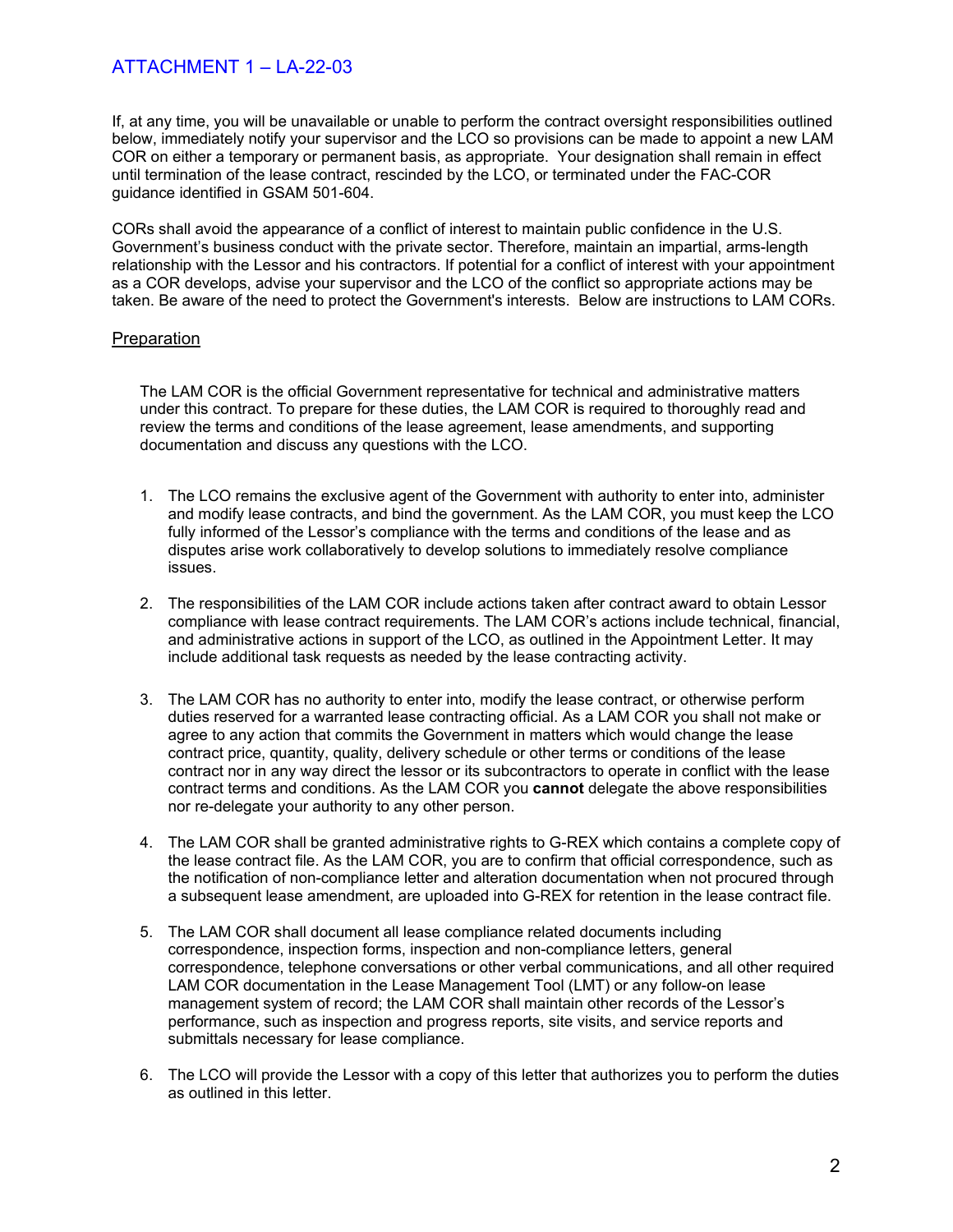### **LAM COR Responsibilities**

### **As a LAM COR, you must:**

- Know and act within the limits of this written appointment and use reasonable care in performing designated duties.
- Conduct duties in a professional and ethical manner.
- Discuss lease terms with the LCO, specifically, unique requirements that impact maintenance or services; including special equipment, 24 hour HVAC, and contracts to maintain agency installed equipment.
- Perform timely and reasonable monitoring of lease contract performance, particularly in the technical area of sustainability, recycling, and energy consumption and discuss these matters with subject matter experts.
- Maintain confidentiality of sensitive information; safeguard the Lessor and its contractor's confidential business and technical information in accordance with the Privacy Act and FAR Part 3.
- Avoid improper business practices and personal conflicts of interest. Avoid any action or the appearance of any action that may lead to an ethical violation or conflict-of-interest position or compromise GSA's position with industry and congressional officials or the public.
- Provide timely and effective communication with the LCO on the status of lease contract administration.
- Inspections:
	- $\circ$  Coordinate and/or perform timely and proper inspection of lease contract services that the Lessor is obligated to provide under the lease contract and through subsequent lease amendments, subject to the limitations of your authority. Inspections may be completed by a third party, including contracted services.
	- $\circ$  Determine if delivery is in agreement with the lease contract requirements and the periodic schedule;
- Issue the deficiency and notice of non-compliance letters and general correspondence related to the daily maintenance and operation of the leased space.
- Read, understand, and monitor compliance with the terms and conditions of the lease contract, particularly with those contract terms and conditions that fall within the area of your responsibility, such as completion dates, renewal option or lease expiration dates, energy consumption, and reports or data submission dates.
- Recommend to the LCO acceptance or rejection of pre-award or post award submittals and services.
- Coordinate the procurement for overtime utilities, including hourly usage requests, with a warranted GSA official, the Lessor, and the authorized agency requesting official.

### **LAM COR Limitations:**

### **As a LAM COR you do not have the authority to:**

- Execute, award, agree to, or sign any contracts for services or lease amendments.
- Violate internal controls requiring separation of duties, such as obligating the payment of funds.
- Cause the Lessor financial harm, such as to incur costs not otherwise covered by the contract with the expectation that through the ratification process, the government would reimburse such costs.
- Make or infer, by action or inaction, legal interpretations on the scope, scheduled delivery, or intent of the contract that if viewed could imply a change to the lease contract resulting in a claim or commitment or otherwise obligate the Government.
- Offer advice to the Lessor or its contractor that may be construed as instructions which could adversely affect performance, compromise the rights of the Government, provide the basis of a claim for additional compensation, release the contractor from its obligations under the contract, or affect any pending or future LCO determination as to fault or negligence.
- Make assertions to the Lessor regarding contractual remedies available to the government without prior consultation with the LCO.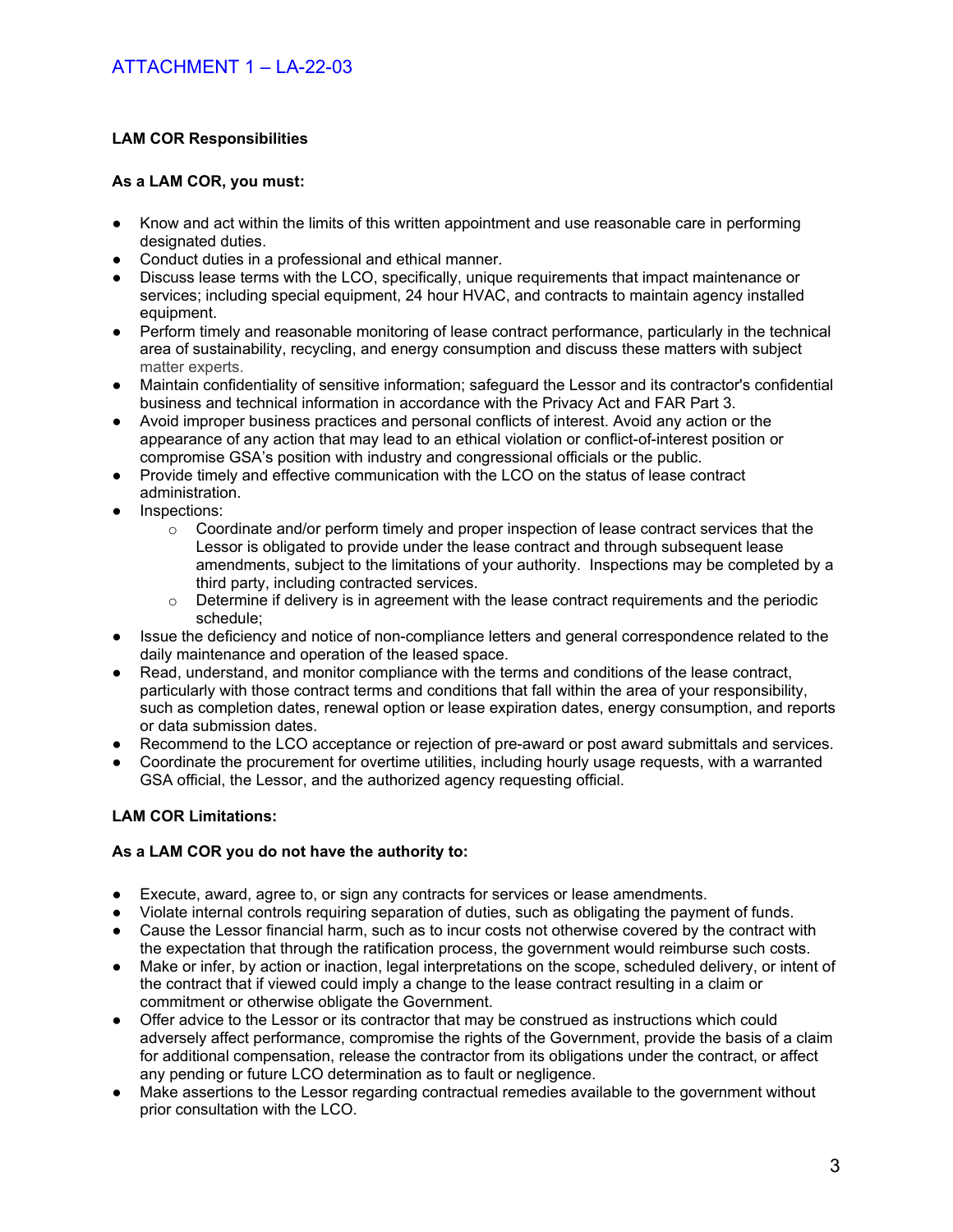# ATTACHMENT 1 – LA-22-03

- Demand that the Lessor perform any task or make changes to, grant deviations from, or waive any of the terms and conditions of the lease contract.
- Increase the rental consideration of the lease contract, authorize work beyond the dollar limit of the lease contract, or authorize the expenditure of funds.
- Give any direction, to the Lessor or to the employees of the Lessor except as provided for in the contract.
- Authorize/approve the furnishing of Government property or expenditure of funds for the purchase of equipment, except as required under the lease contract.
- Order overtime utilities, unless you are a warranted contracting official.
- Approve/disapprove any substitution not specifically provided for in the lease contract.
- Resolve or make decisions concerning any claims or disputes concerning a question of fact or law.
- Issue stop work instructions or suspend construction or alterations, except in the event of unsafe acts and conditions that are likely to result in accident or injury. (However, submit in writing to the LCO any recommendation to discontinue service contracts that are part of the rental consideration).
	- Note: suspensions in work could subject the Government to a claim for equitable adjustment under FAR for delay or interruption.
- Interfere with the Lessor's performance by "supervising" the Lessor's service contract employees or otherwise directing their work efforts.
- Allow the improper use of government property.
- Receive or accept goods and services not expressly required by the lease contract.
- Issue any final decision letters or correspondence proposing to reduce the rental consideration for the value of the contract requirements not performed.

### **Technical Liaison and Monitoring**

- Maintain liaison and direct communications with the Lessor, the Lease Contracting Officer (LCO), and affected stakeholders for early release of space by the occupying agency prior to the expiration of the lease term.
- Determine whether the qualifications of key personnel performing under the lease contract are consistent with the qualification requirements agreed to in the lease contract, if applicable.
- In accordance with GSA's procedures, coordinate and validate Lessor's staff meet the requirements of Homeland Security Presidential Directive (HSPD) 12, Background Investigations in Leased Space. Ensure Lessor's personnel working in leased space wear identification at all times which visibly identifies them as contract employees.
- Record and report to the LCO continued deficiencies, performance delays, unsatisfactory performance, or other problems needing corrective action. In addition, advise the LCO of any potential disputes, problem areas, or disagreements that could lead to a claim.
- Review progress reports to determine if there are technical requirements or key deliverables that affect the processing of rental payments or acceptance of invoices for overtime services or minor alterations.
- Advise the LCO of any unusual problems or ownership changes that would affect the existing lease contract.
- Ensure the performance of all required periodic services according to the lease contract. Document any deficiencies or failure in performance and work closely with both the Lessor and LCO to correct deficiencies. If the Lessor requires additional time, the Lessor must submit a formal request for a time extension to the LCO through you. You should indicate your concurrence, or state the reasons why you do not concur, and forward the request to the LCO for finalization. Assure prompt review of all reports and/or submittals and provide approval/disapproval and comments to the contractor through the LCO.
- Furnish the LCO a copy of all client agency requests for proposed contract changes, such as minor alterations, that affect the rental consideration, contract services, or Lessor's obligation under the existing contract.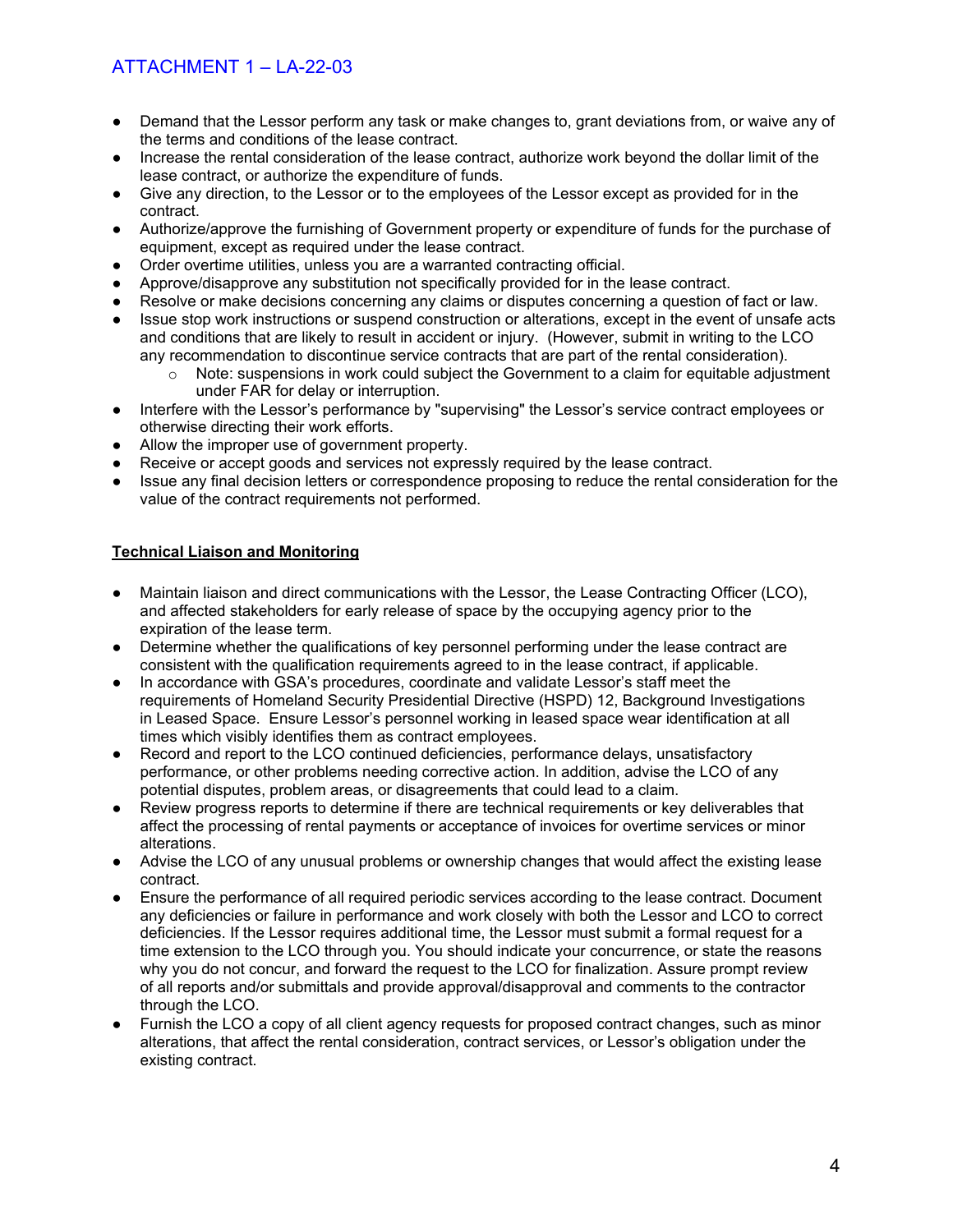- Provide technical recommendations, including assessments of the specific impact on the lease contract, and independent government estimates to determine a fair and reasonable price.
- $\circ$  Upon request of the LCO, assist in negotiating changes, claims, rental adjustments.
- Upon request of the LCO, solicit price proposals from the Lessor for alterations and improvements, and any other actions under the lease, that are at or below the SAT.

### **Inspection and Acceptance**

Perform inspections and acceptance of lease contract services or alterations, oversight of Lessor performance, and verification of corrected deficiencies for Lessor services. This process includes certifying receipt of services for payment purposes. Ensure the process meets the lease contract provisions and is performed within the stated period of performance.

### **Invoices, Payment and Financial**

Review Lessor invoices, progress payment requests, and other requests for overtime and alteration payments, preparing and submitting receiving reports, and recommend payment amount to the warranted official. If the amount approved for payment is less than the invoiced amount, provide a basis to the warranted contracting official.

### **Credentials and Access Management**

CORs are responsible for the Credentials and Access Management duties and responsibilities (per the GSA Homeland Security Presidential Directive-12 (HSPD-12); and GSA Order ADM 2181.1, Homeland Security Presidential Directive-12 Personal Identity Verification and Credentialing Policy, and Background Investigations for Contractor Employees). The COR will act as the Requesting Official (RO) for contractor requests. Specifically, the COR shall:

- 1. Identify contractors requiring a background investigation, escort, GSA Access Card or all of the above;
- 2. Assist contractors in completing the background investigation, process to obtain a GSA Access Card (e.g. helping contractor navigate enrollment and eQIP) or both;
- 3. Ensure coordination with the Office of Mission Assurance (OMA) for the processing and/or issuance of the contractor's background investigation and GSA Access Card, as required;
- 4. If applicable, ensure contractors complete applicable training (*e.g.* GSA Information Technology (IT) Security Awareness & Privacy Training) upon contract award or new hire and annually thereafter;
- 5. Ensure GSA contractor escort policies are implemented according to CIO P 2181.1- GSA HSPD-12 Personal Identity Verification and Credentialing Handbook;
- 6. Ensure notification to OMA when there are any changes to the building location or contractor's information (e.g. point of contact, key personnel arrivals and/or departures, etc.), as required; and
- 7. Ensure the following duties are promptly completed when a contractor's employee is no longer on a contract (*e.g*. for any reason or when the contract ends):
	- a. Notify OMA of the departure;
	- b. If applicable, request removal of IT access;
	- c. Retrieve (*e.g.* from either the contractor employee and/or their company) all issued GSA Access Cards (e.g. PIV Cards) unless the contractor employee is working on a separate contract that requires the GSA Access Card; and
	- d. Forward retrieved GSA Access Cards to OMA for destruction.

LCO Signature: \_\_\_\_\_\_\_\_\_\_\_\_\_\_\_\_\_\_\_\_\_\_\_\_\_\_\_\_\_\_\_ Date: \_\_\_\_\_\_\_\_\_\_\_\_\_\_\_\_\_\_\_\_\_